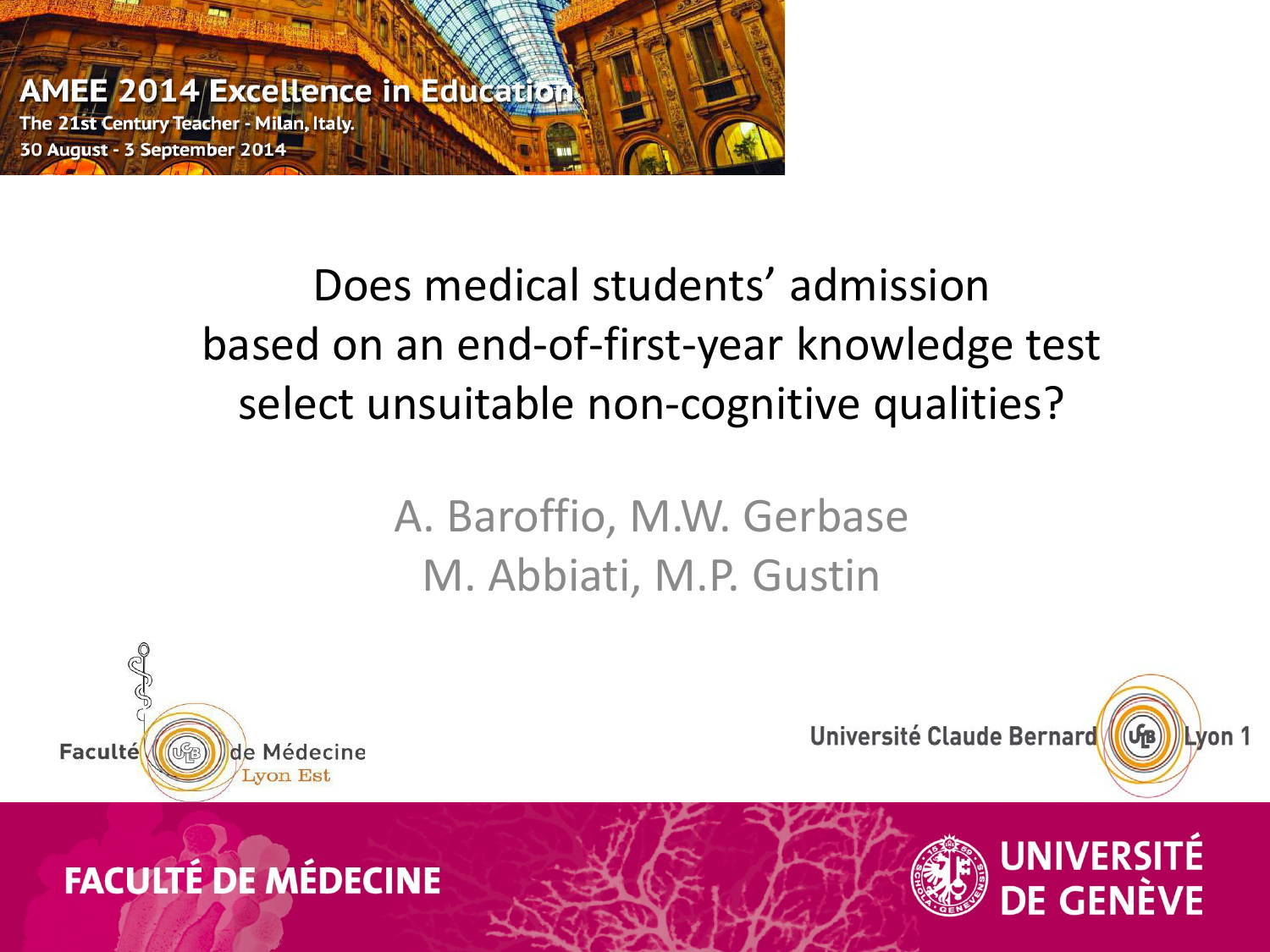# Background

- Using reliable and valid methods is essential to select medical students for undergraduate training, with the greatest potential to become efficient, professional and caring future doctors
- Admission process of students to medical schools varies among and within countries
- GPA, MCAT, MMI, SJT and some psychological traits (conscientiousness and extraversion) are good predictors of students' performance during undergraduate training.
- In the French-speaking part of Switzerland, political constraints oblige medical schools to select their students during the first study year. The Geneva Faculty of Medicine admits 160 students from about 500 on the basis of students' scores on 2 knowledge MCQ tests.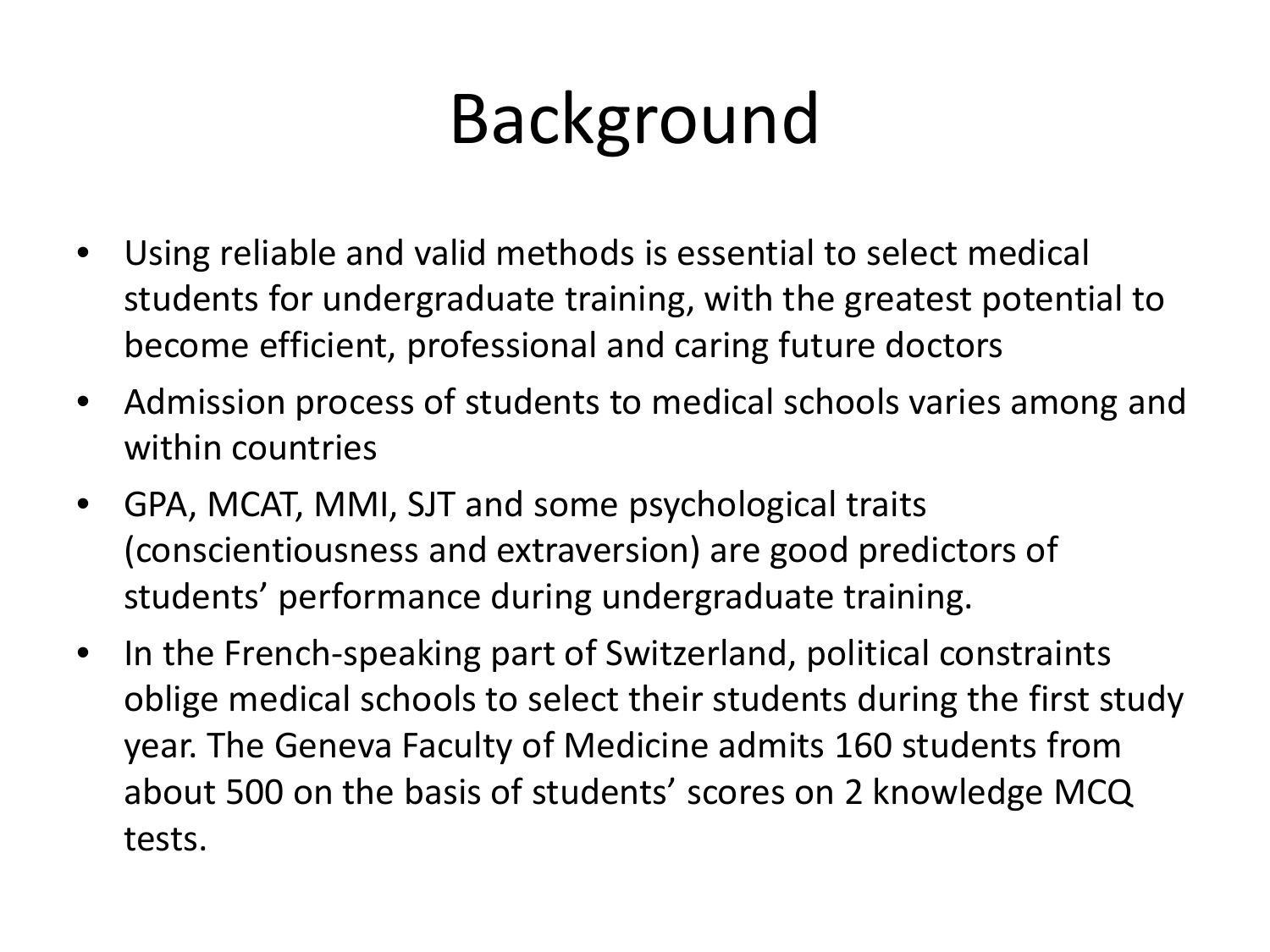## Research question

• Could a medical students' selection process based on knowledge tests disadvantage students with suitable non-cognitive qualities?

### Aims

- Establish the profile of first year medical school aspirants using cognitive and non-cognitive features
- Investigate models predicting whether and how cognitive and non-cognitive features influence selection (=admission to  $2<sup>nd</sup>$  year)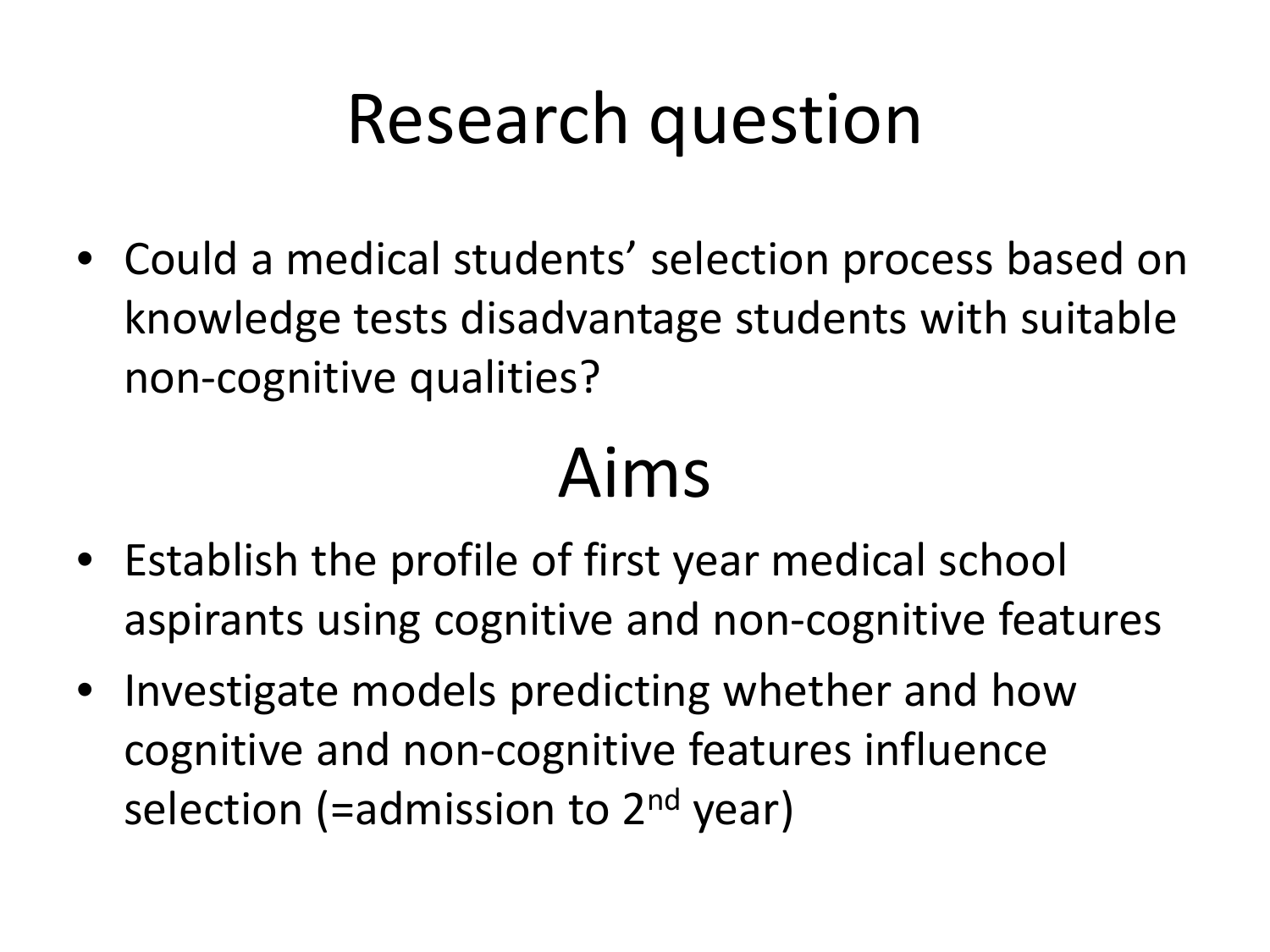### Student population



**Exam 2011** Exam 2011 **Exam 2012** Exam 2012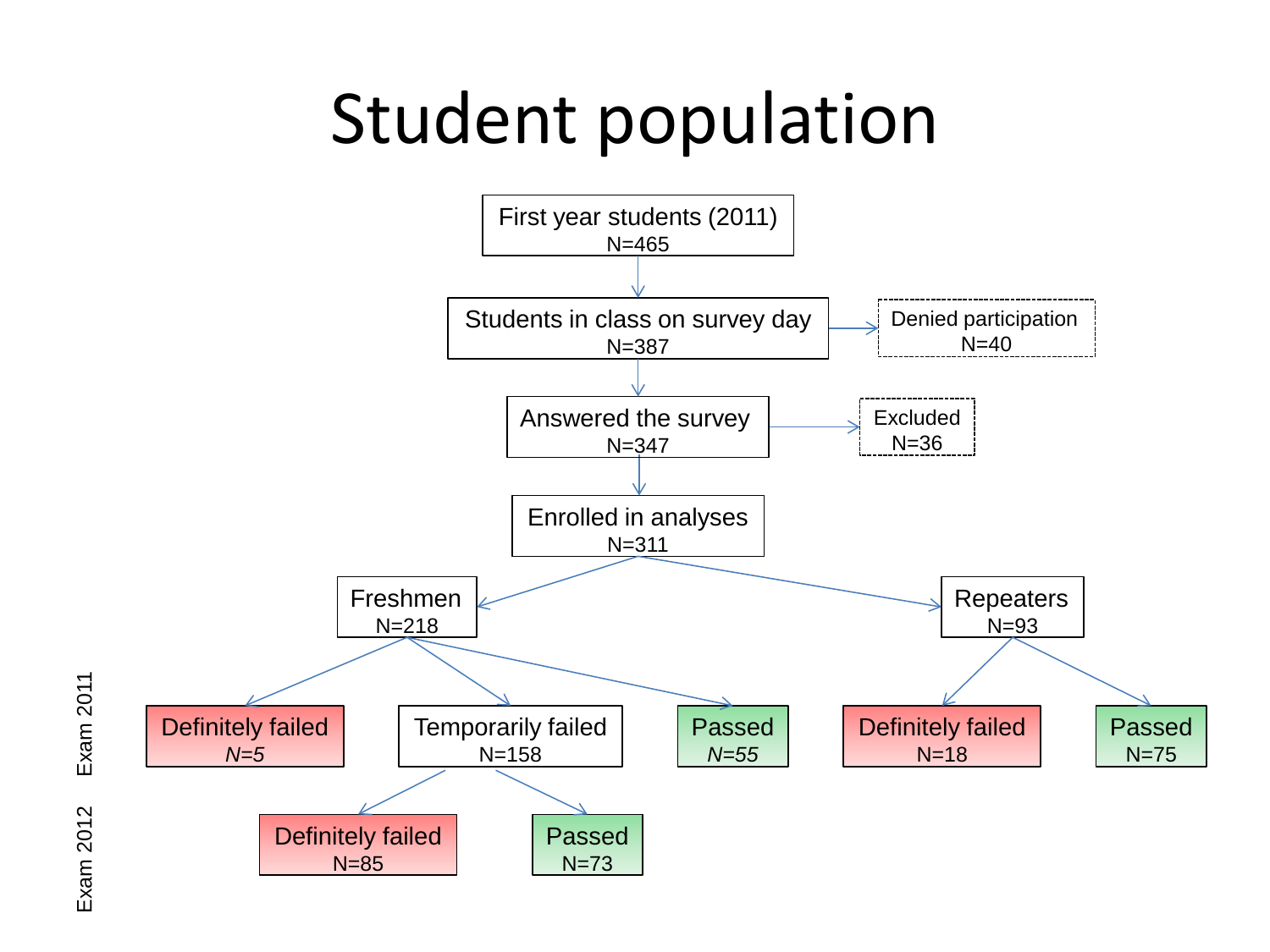### Features

|                                            |                   | measure                          | tool                | features                                                                                                                                             |
|--------------------------------------------|-------------------|----------------------------------|---------------------|------------------------------------------------------------------------------------------------------------------------------------------------------|
| Profile                                    | Cognitive         | <b>Aptitude Test</b>             | <b>EMS</b>          | Global score $\approx$ cognitive competences                                                                                                         |
|                                            |                   | Learning<br>Approach             | <b>SPQ</b>          | Deep Approach<br><b>Surface Approach</b>                                                                                                             |
|                                            | Non-cognitive     | Personality                      | NEO-FFI-R           | <b>Openness</b><br><b>Conscientiousness</b><br>Extraversion<br><b>Agreeableness</b><br><b>Neuroticism</b>                                            |
|                                            |                   | Empathy                          | <b>JSE</b>          | Global score $\approx$ empathic perception                                                                                                           |
|                                            |                   | <b>Stress coping</b>             | <b>CISS</b>         | <b>Task-oriented</b><br>Emotional<br>Avoidant                                                                                                        |
|                                            | <b>Motivation</b> | <b>Motivation</b><br><b>Type</b> | Home-<br>made scale | Care (patient, illness, life)<br>Extrinsic (prestige, income, independant activity,<br>academic interest)<br>Intrinsic (mission, vocation, altruism) |
| Selection for<br>undergraduate<br>training |                   | <b>Admitted to</b><br>$2nd$ year |                     | Freshman vs repeater<br>Gender<br>Score on exams (2 exams/yr)<br>Selected vs not-selected                                                            |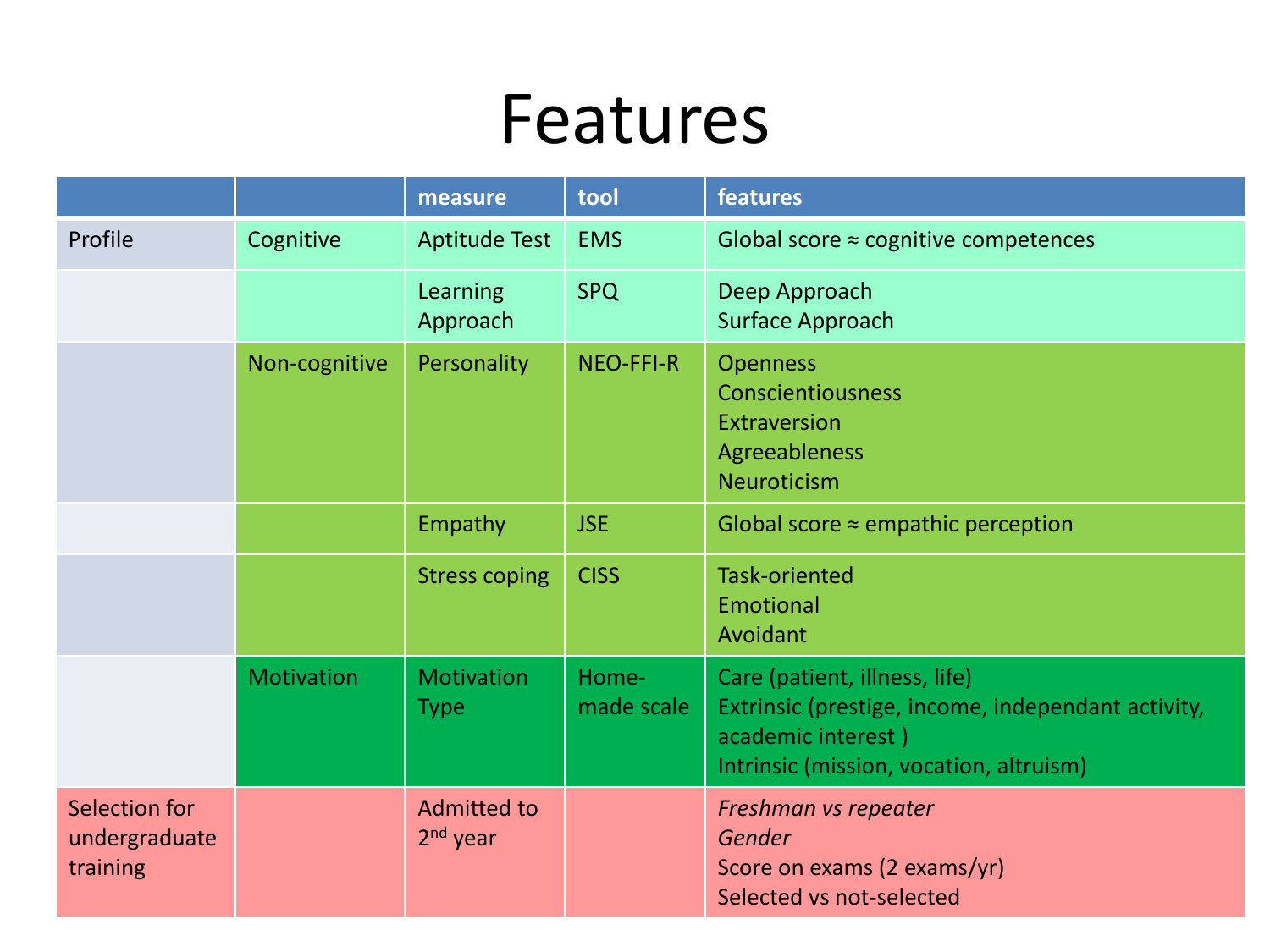## Analyses

- Profile
	- $\checkmark$  Principal component analysis to reduce the 15 markers to a limited number of facets (6)

Models predicting selection (= admission to  $2<sup>nd</sup>$  study year)

- $\checkmark$  Linear regression analysis of students' profile facets (6 facets + gender and repeater) on their scores on 1st-yr exams
- $\checkmark$  Logistic regression analysis of students' profile facets (idem) on their odds of being selected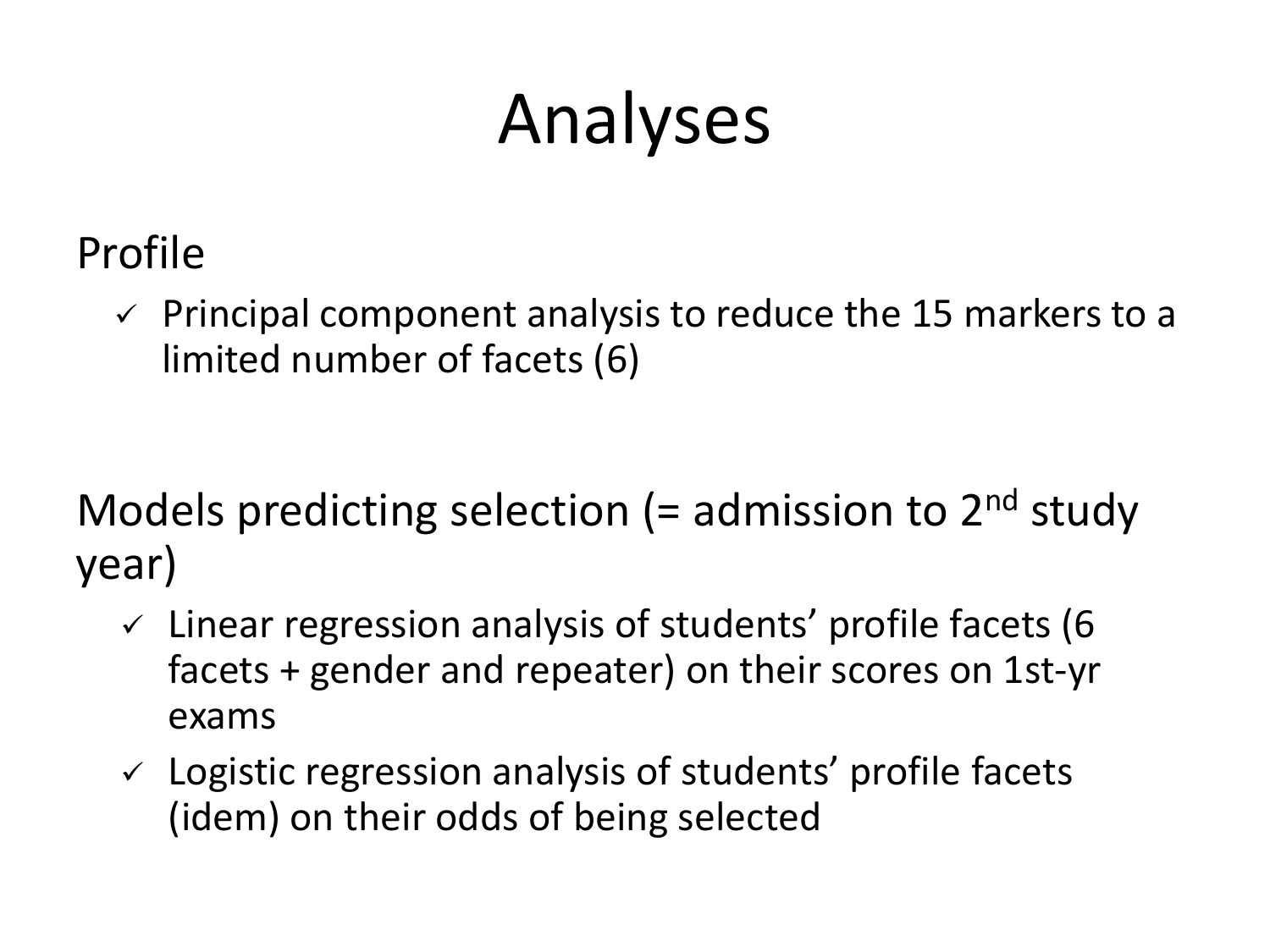## Profile

|          | <b>Students' features</b>   | <b>Higher component Facets</b><br>loadings | (% variance explained)   |
|----------|-----------------------------|--------------------------------------------|--------------------------|
| Factor 1 | Deep approach               | 0.798                                      | Diligent                 |
|          | <b>Conscientiousness</b>    | 0.757                                      | (19)                     |
|          | Task coping                 | 0.663                                      |                          |
|          | Surface approach            | $-0.585$                                   |                          |
| Factor 2 | <b>Neuroticism</b>          | 0.854                                      | Emotional                |
|          | <b>Emotional coping</b>     | 0.851                                      | (14)                     |
| Factor 3 | Intrinsic motivation        | 0.843                                      | Self- determined         |
|          | Motivation to care          | 0.834                                      | (11)                     |
| Factor 4 | Agreeableness               | 0.836                                      | Sociable                 |
|          | Extraversion                | 0.515                                      | (8)                      |
|          | Empathy                     | 0.397                                      |                          |
| Factor 5 | Cognitive ability           | 0.688                                      | Intellectually flexible  |
|          | <b>Openness</b>             | 0.672                                      | (7)                      |
| Factor 6 | <b>Avoidant coping</b>      | 0.716                                      | <b>Externally driven</b> |
|          | <b>Extrinsic motivation</b> | 0.613                                      | (7)                      |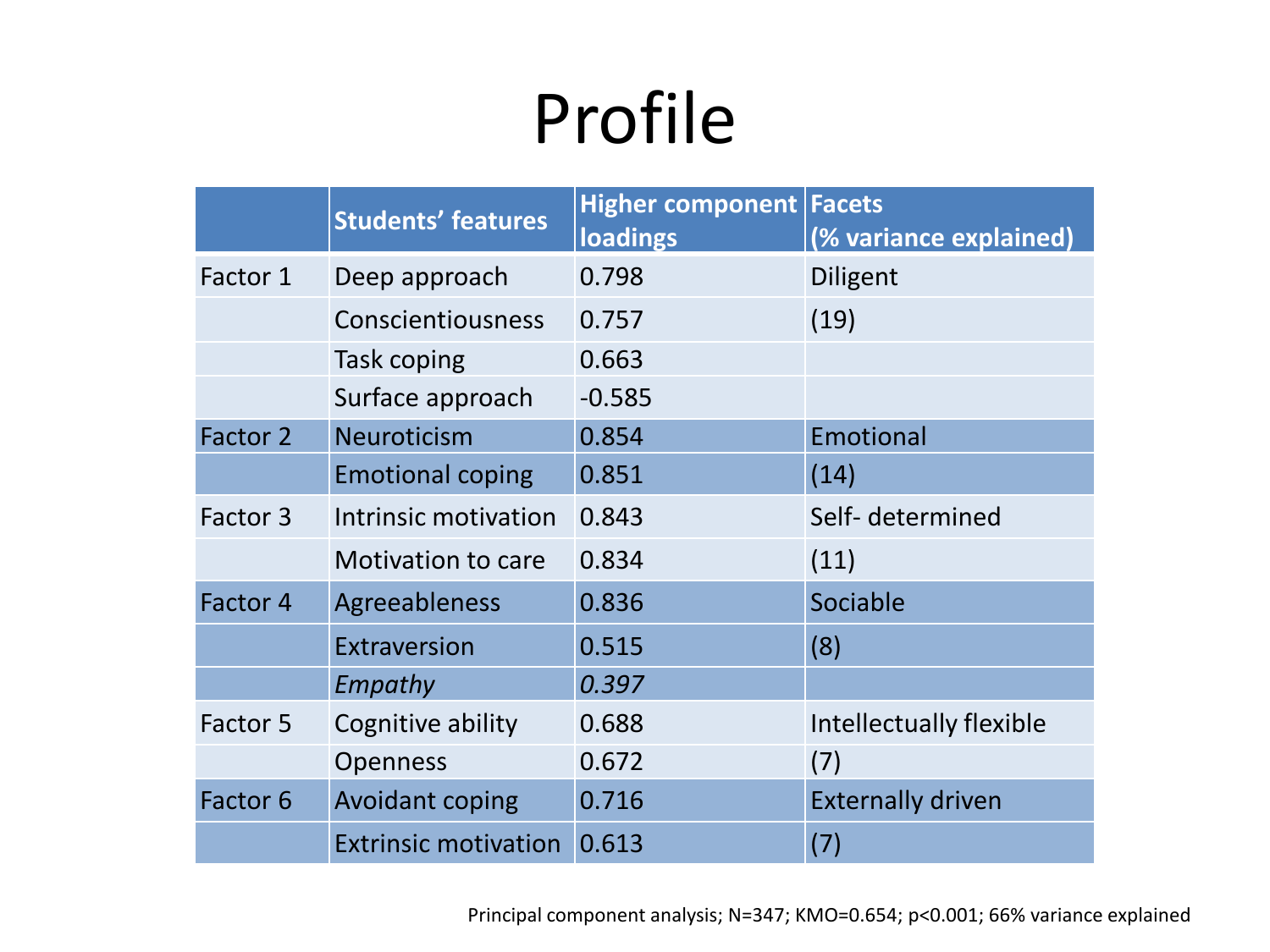### Model 1: Linear regression analysis of students scores on exams

| <b>Profile facets</b>          | <b>Estimate</b> | p       |
|--------------------------------|-----------------|---------|
| (intercept)                    | 59.3            | < 0.001 |
| <b>Diligent</b>                | 3.51            | < 0.001 |
| Emotional                      | $-1.03$         | 0.345   |
| Self- determined               | $-0.38$         | 0.711   |
| Sociable                       | $-1.03$         | 0.302   |
| <b>Intellectually flexible</b> | 3.38            | < 0.001 |
| <b>Externally driven</b>       | $-0.88$         | 0.364   |
| Gender (male)                  | 1.31            | 0.578   |
| Repeater                       | 15.09           | < 0.001 |

n=242; 26 % variance explained; p<0.001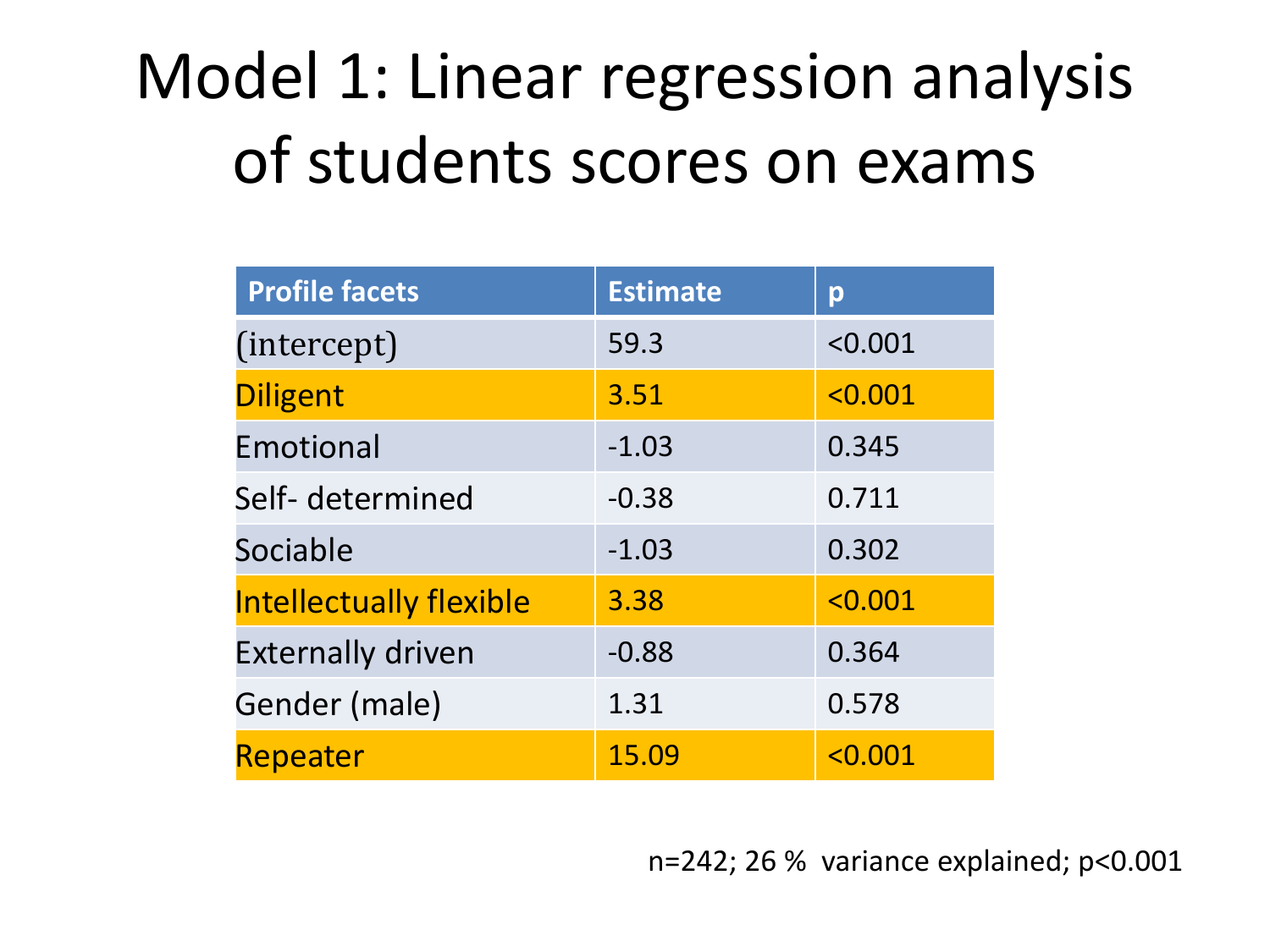## Model 2: Logistic regression analysis on students' odds of being selected

| <b>Profile facets</b>          | <b>OR</b> | p     |
|--------------------------------|-----------|-------|
| <b>Diligent</b>                | 1.44      | 0.015 |
| <b>Emotional</b>               | 0.85      | 0.031 |
| Self- determined               | 1.04      | 0.976 |
| Sociable                       | 0.91      | 0.278 |
| <b>Intellectually flexible</b> | 1.37      | 0.023 |
| <b>Externally driven</b>       | 0.89      | 0.352 |
| Gender (male)                  | 1.59      | 0.173 |
| Repeater                       | 2.19      | 0.025 |

n=233; goodness-of-fit p=0.524; 14% variance explained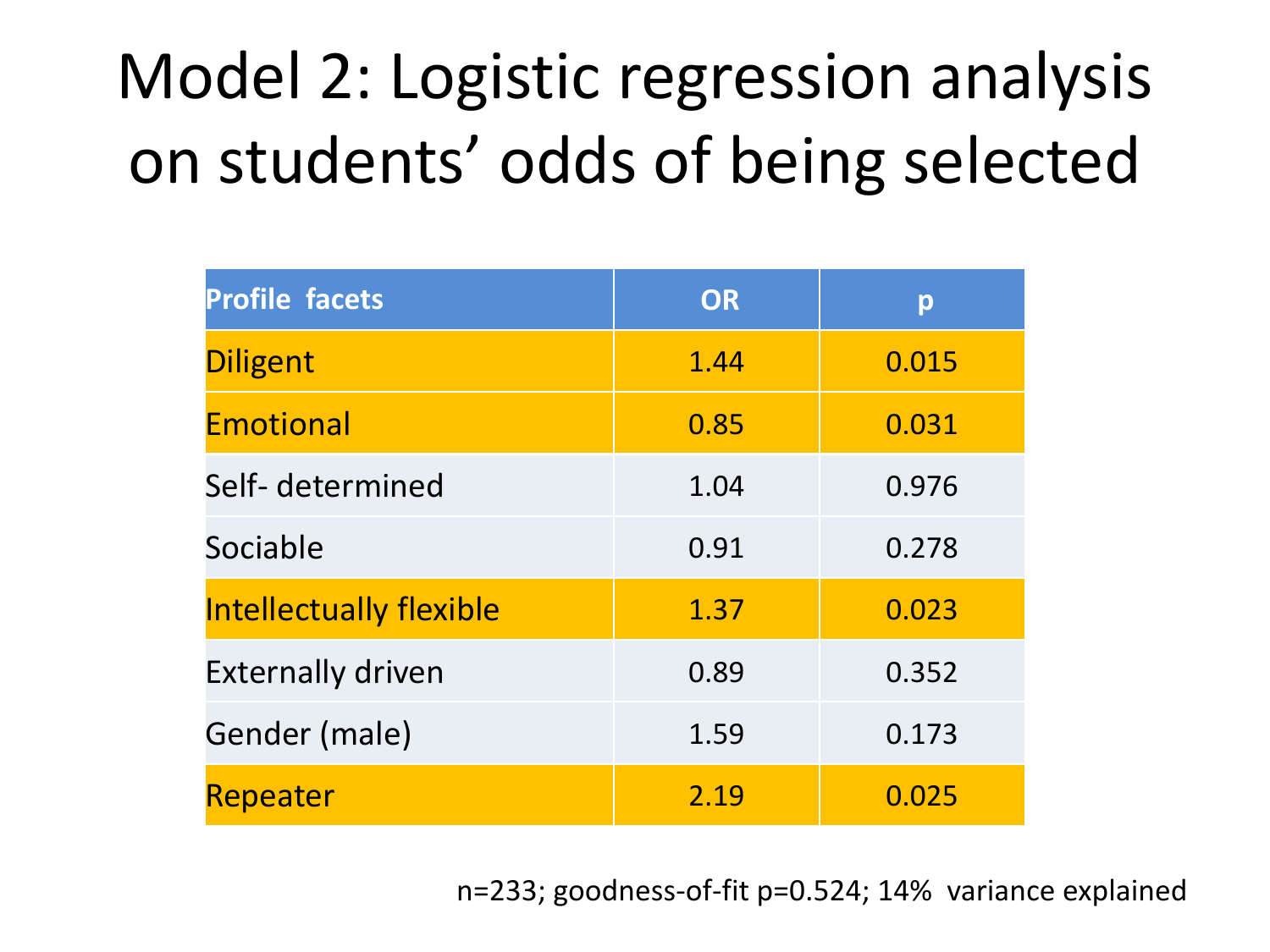### **Discussion**

- Aspirants' profile can be described by 6 facets: diligent, emotional, self-determined, sociable, intellectually flexible and externallydriven
- The students showing themselves more diligent and intellectually flexible yield higher scores on the exams, and consequently increase their odds of being selected.
- By scoring better than freshmen on exams, repeaters increase by 2 their odds of being selected.
- Although not acting upon students' scores, emotionality seems to decrease odds of being selected.